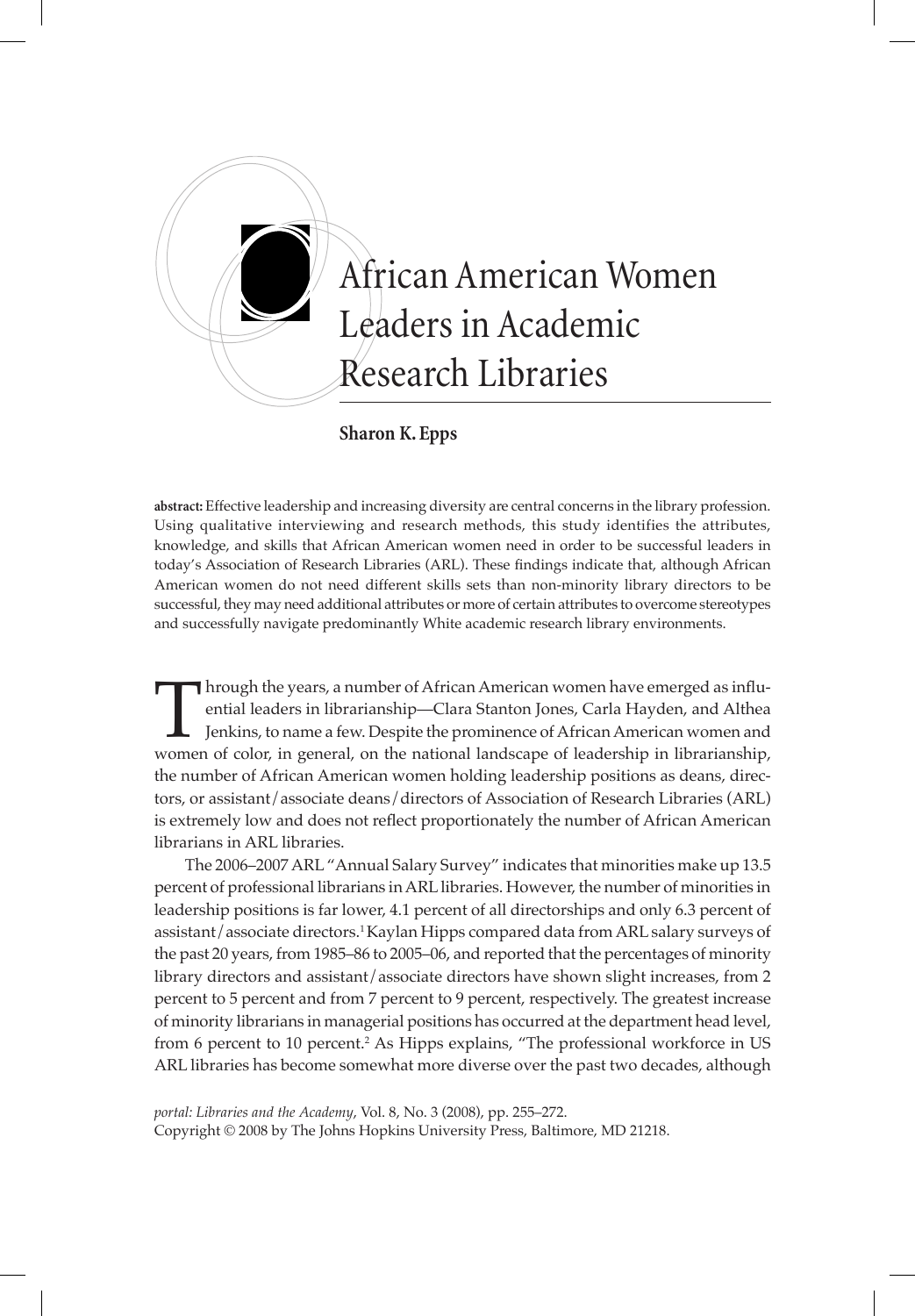it has not kept pace with the nation's growing diversity."3 More work has to be done to increase diversity in library leadership.

#### **Why is Diversity Important?**

U. S. businesses have focused on diversity.<sup>4</sup> Not only do corporate executives believe that it is the right thing to do but it also makes good business sense. Companies realize that diversity can provide them with the competitive edge they need to be successful in today's global economy. Sherry Kuczynski explains that one of the hallmarks of a successful diversity program is company leadership that is also diverse. It means the company has drawn from a wide pool of talent and is opening itself up to different views and ideas, thus becoming more creative.5

Mark Winston asserts that there is a direct correlation between investment in diversity and organizational success. He reports the results of a number of research studies indicating that the companies that are the most diverse are also the most successful. He emphasizes the importance of this finding to the academy. Universities and their libraries can provide an educational environment that gives students opportunities to learn from and appreciate a diverse environment. This, in turn, will prepare future graduates to be able to function and succeed in a diverse society.<sup>6</sup>

Focusing specifically on the African American librarian presence in the nation's leading universities, Robert Wedgeworth addresses the issue of why black librarians are important. He explains, "African Americans in library and information science bring a perspective that may not be there without them. They enrich the faculty and bring a set of intellectual interests that may not be well represented."7

If the library profession continues to fail at recruiting and retaining adequate numbers of minority librarians, in general, and minority leaders, in particular, our libraries will begin to lose their relevance to the communities they serve. As Denise Davis and Tracie Hall so eloquently state,

As our communities…become increasingly diverse in nearly every dimension, we must ensure that our libraries remain in touch with those we exist to serve. …More than mere representation in the workforce, measures must be taken to promote and advance diversity at the management level in LIS institutions, if not they will continue to serve as revolving doors at best, to members of the communities on whom they will increasingly depend for survival. The very existence of libraries rests on our ability to create institutions and resource centers where would-be users see their information needs and themselves reflected.<sup>8</sup>

# **Developing Minority Leadership**

Camila Alire contends that the library profession needs to strive for the development and placement of minority leaders. She asserts that libraries will not be able to effect dramatic change until the profession aggressively increases the number of minority leaders in these organizations. Libraries should strive to develop minorities as leaders because they can advocate for organizational change and serve as role models, as well as provide the necessary linkages to diverse communities. "Who best to articulate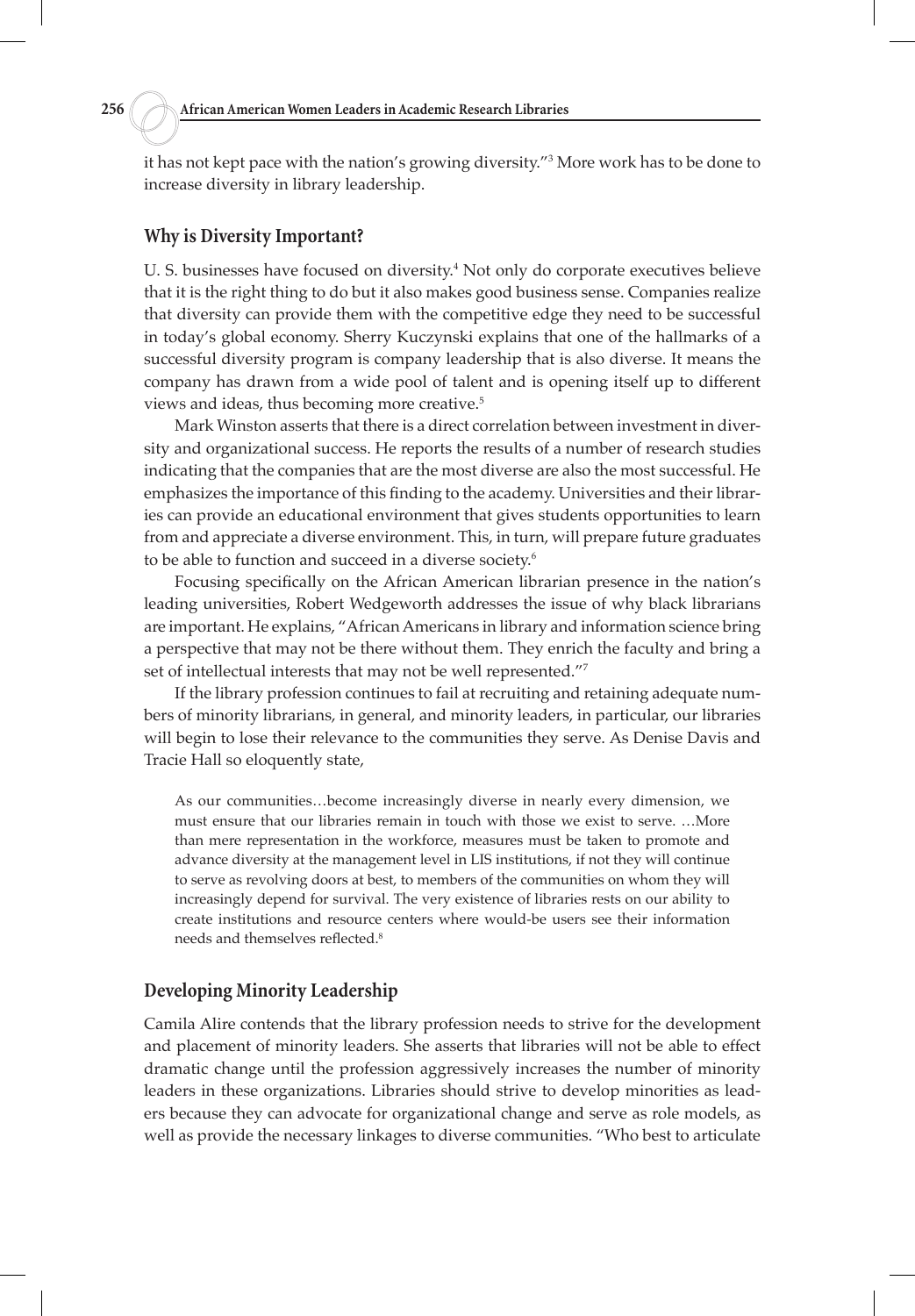diversity and provide the necessary platform to enable library organizations to align their missions with the unique realities of our growing multicultural society than library leaders of color."9

Maurice Wheeler argues that libraries are experiencing a leadership crisis with regard to Black librarians. He contends that the lack of a sufficient number of minorities

in leadership positions in the library profession is a critical issue. Most of the effort has gone into recruiting minorities into the profession rather than identifying and developing minorities as leaders. He believes that the library profession has been content in allowing its leaders to emerge naturally. "The problem with this method is that without a conscious effort placed on recruitment of leaders, librarians of color often are not a part

**Most of the effort has gone into recruiting minorities into the profession rather than identifying and developing minorities as leaders.** 

of the system from which leaders naturally emerge."10 There must be a commitment of effort both at the individual and organizational level to eradicating the underrepresentation of minorities in leadership roles. Libraries must strive to create opportunities for minorities to develop in order to demonstrate leadership potential and, thereby, secure leadership positions within their organizations.<sup>11</sup>

Many academic research libraries have responded by implementing various diversity initiatives in order to prepare the next generation of leadership. The University of Minnesota Training Institute is one such program aimed at retaining and advancing librarians of color. In a recent 2007 study by Peggy Johnson, the institute's impact on the retention and professional contributions of participants from the previous four institutes (1998–2004) was examined. Johnson reported that 59.1 percent of the participants had been promoted or been given greater responsibility. More than 90 percent of the respondents still worked in libraries.12

ARL is also committed to advancing the number of minority leaders in academic librarianship and has renewed its commitment in supporting the many residency programs found in academic research libraries throughout the nation. Recently the association redesigned the Web site for the ARL residency programs and created an electronic community for professionals who manage residency programs as well as for the past and current participants.13 The ARL Leadership and Career Development Program is specifically designed to prepare mid-career librarians from underrepresented racial and ethnic groups to assume increasingly demanding leadership roles in ARL libraries.14

Library literature of the past 20 years has very little research specifically related to the development of minorities in leadership. A study conducted by Peter Hernon, Ronald Powell, and Arthur Young identified attributes that present and future directors of ARL libraries need to possess, but the authors did not specifically state if members from underrepresented groups were involved. Attributes were defined as knowledge, skills, and competencies. Multiple means of data collection, including interviewing directors and assistant/associate/deputy directors of ARL libraries, were used in compiling the final list. The purpose of the study was to develop a list of attributes that would be useful to those providing educational programs and leadership institutes, to mentors who want to prepare and nurture the next generation of future leaders, and to those aspiring to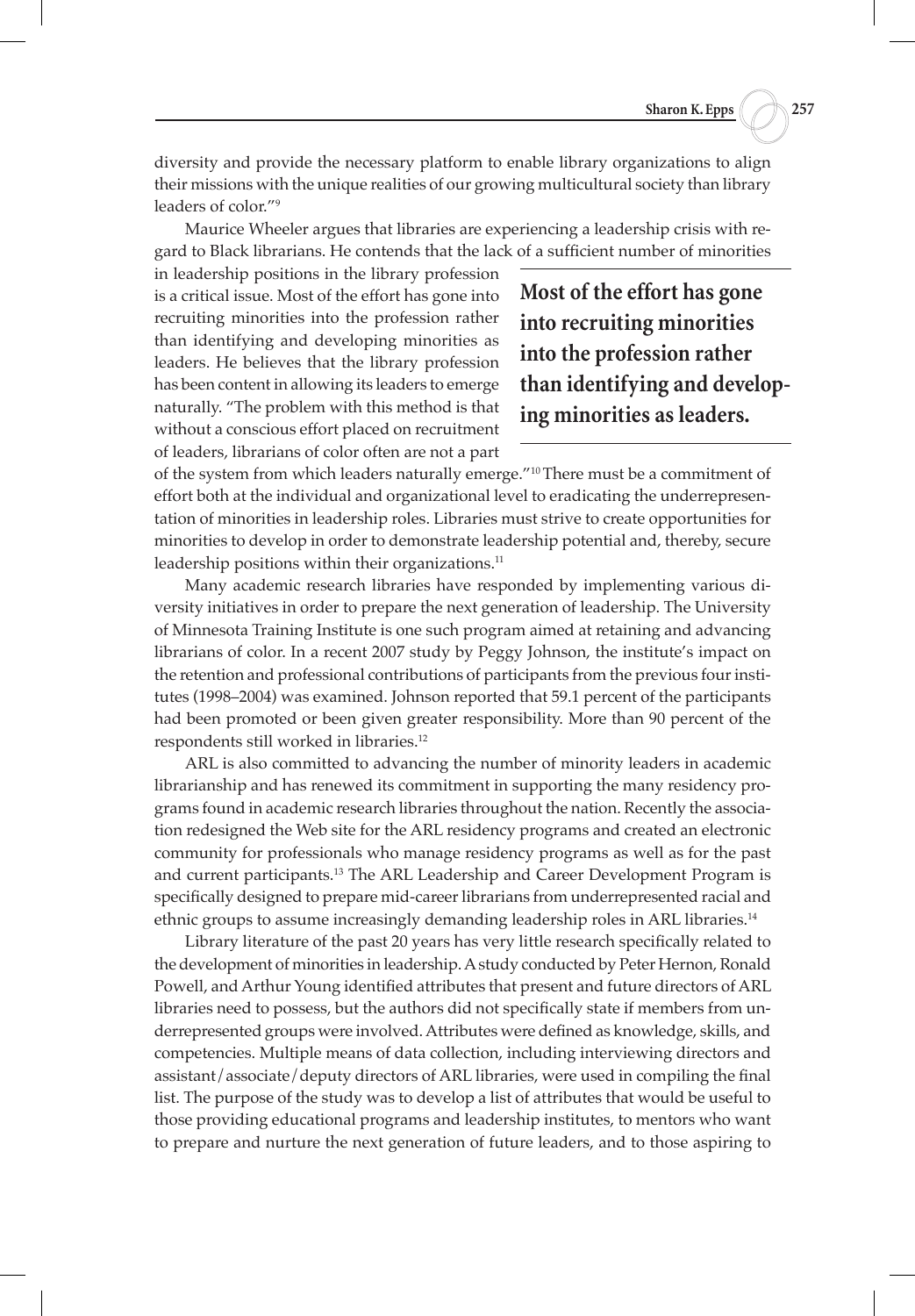be future directors of large academic research libraries. The final compilation consisted of 105 key attributes, grouped into three subheadings: managerial attributes, personal characteristics, and general areas of knowledge.15

A discussion of race and/or gender issues was also absent from the Hernon study. The purpose of this study is to build upon the research conducted by Hernon, Powell, and Young and to examine leadership, race, and gender issues from the perspectives of African American women.

# **African American Women and Leadership**

A review of library literature yielded no published works focusing on African American women and leadership in ARL libraries.<sup>16</sup> Although minority leadership is seriously

# **A review of library literature yielded no published works focusing on African American women and leadership in ARL libraries.**

lacking in today's academic research libraries, African American women have a rich and enduring history of providing leadership within their families and communities. Literature of the social sciences, particularly Black feminist literature, provides some perspective on African American women as leaders.

In *What a Woman Ought To Be and To Do*, Stephanie Shaw studied the lives of 80 African American women who held professional posi-

tions of social workers, librarians, nurses, and teachers during the Jim Crow era from the 1880s to the 1950s. The professional positions held by these women were generally the highest ones attainable by African American women during that era. In fulfilling their requirements of "socially responsible individualism," these women were able to effect lasting and profound social change in their communities.<sup>17</sup> Their successes ultimately provided them with the means to gain access to mainstream White society, where they once more began their uplifting and developmental work to bring about social changes in American society as a whole. Clara Stanton Jones, one of the women in Shaw's study, became the first African American elected president of the American Library Association in 1975.18

In *Too Much to Ask: Black Women in the Era of Integration,* Elizabeth Higginbotham studied the educational paths of 56 African American women who graduated from predominantly White colleges between 1968 and 1970. These women were among the first major wave of Black students to enter predominately White colleges during the mid-1960s. The men and women who desegregated White institutions of higher learning faced many obstacles, and their struggle was not without a cost. 19

All of the women in the study achieved their goal and received a college education. However, as Higginbotham's research revealed, most people still evaluate others based on their race. Minorities still negotiate their way within institutions, which are influenced by social class, race, and gender biases. Still today, even after the Civil Rights Movement and affirmative action, most educated Black women work in public sector government jobs and in traditionally female occupations. Higginbotham observed, "Being middle class does give Black people additional resources to face racial disadvantage, but it does not eliminate racism."20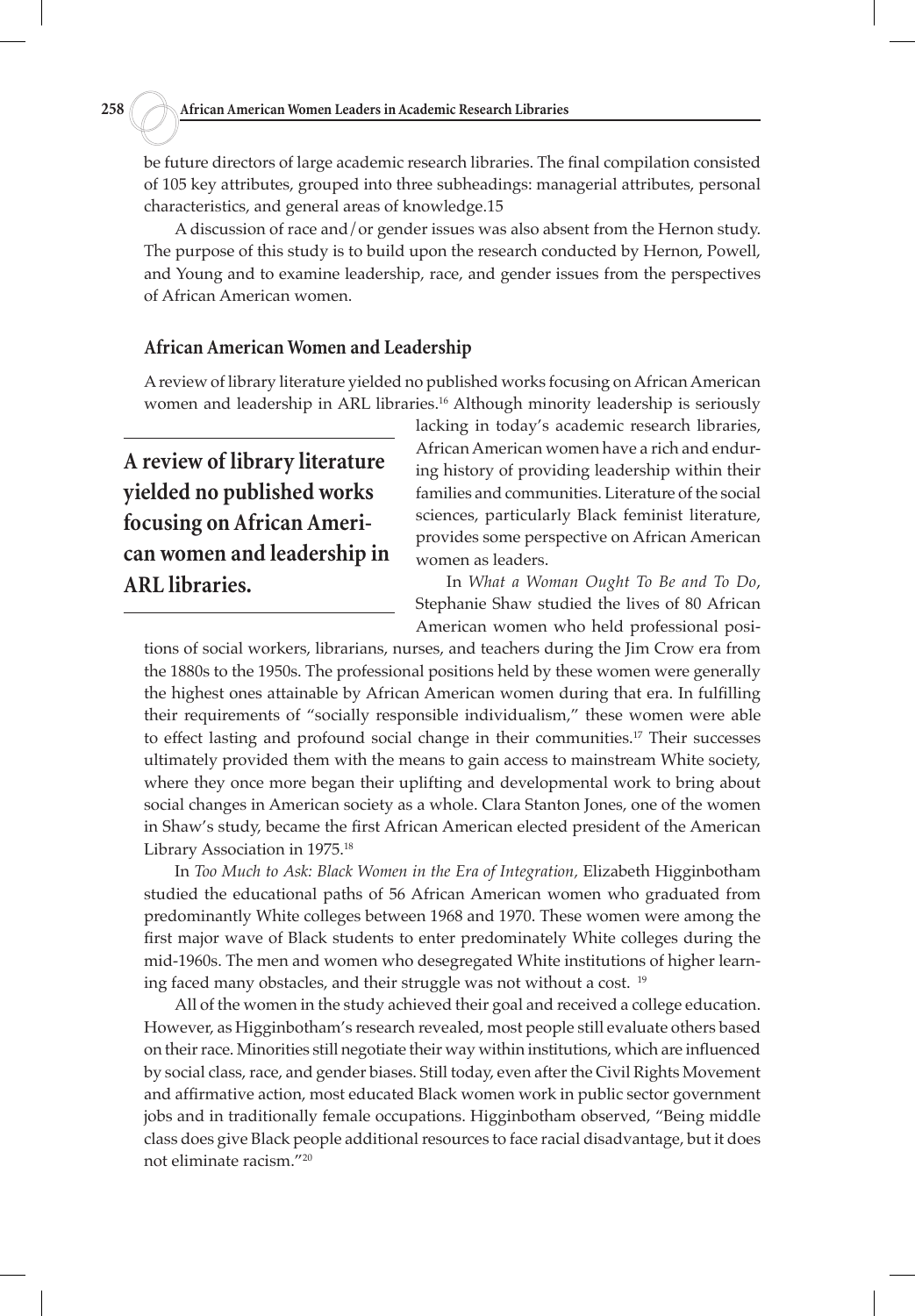In *Black Feminist Thought*, Patricia Hill Collins pointed to the fact that African American women's support of education was an important dimension of Black women's political activism. African American women realized that ignorance doomed Black people to powerlessness. Therefore, the women fostered education as a cornerstone of Black community development. African American women who were thought of as community leaders were called "educators." Working toward uplifting their race and education became synonymous.<sup>21</sup>

Collins stressed that African American women's leadership in organizations was based on their belief in empowerment and sharing power within organizational settings. The women believed education was a tool of empowerment, and teaching people to be self-reliant fostered more empowerment than teaching people to follow. Collins contended, "Black women's use of power seems to grow from distinctive conceptions of how people become empowered, how power can be structured and shared in organizational settings, and how organizations would look if people were to be fully empowered within them."<sup>22</sup>

For African American women, the process of negotiating and reconciling images of self has become a lifelong pattern of coping in predominantly White settings.23 Organizational leadership is often a process of evaluating contradictory and inconsistent situations to form practical solutions. The experiences of African American women leaders can bring rich perspectives to this process. As an African American woman who is interested in leadership, I decided to conduct this research study to learn what these women consider to be attributes, knowledge, and skills needed by a person from an underrepresented group in order to be a successful director or assistant/associate/ executive director of an ARL library.

#### **Methodology**

For this study, 14 African American female librarians who held the position of director or assistant/associate/executive director of an ARL library were interviewed. Identification of these women was not easy. At the time of this research study, data from the American Library Association (ALA), the National Center for Education Statistics, and ARL did not provide the information needed.

In order to obtain the most accurate and comprehensive list of possible candidates, an inquiry letter was mailed to deans/directors of the 124 ARL libraries in the United States and Canada in June 2002. The first inquiry yielded 61 responses from the deans/ directors of ARL libraries. From these responses, 23 African American women were identified as possible candidates. In October 2002, a second inquiry letter was sent to those deans/directors of ARL libraries who did not respond to the first inquiry letter. As a result, 22 additional responses were received for a total of 83 responses to the inquiry or a 67 percent response rate. In addition, responses from the second mailing yielded the names of three additional African American women not identified in the first round of inquiry letters, for a total of 26 African American female librarians being identified as possible candidates for the research study.

Of the 26 women identified, six did not meet the criteria for selection and were removed from the list of possible candidates. Consent letters were mailed to each candidate, explaining the research project and asking for their permission to audiotape the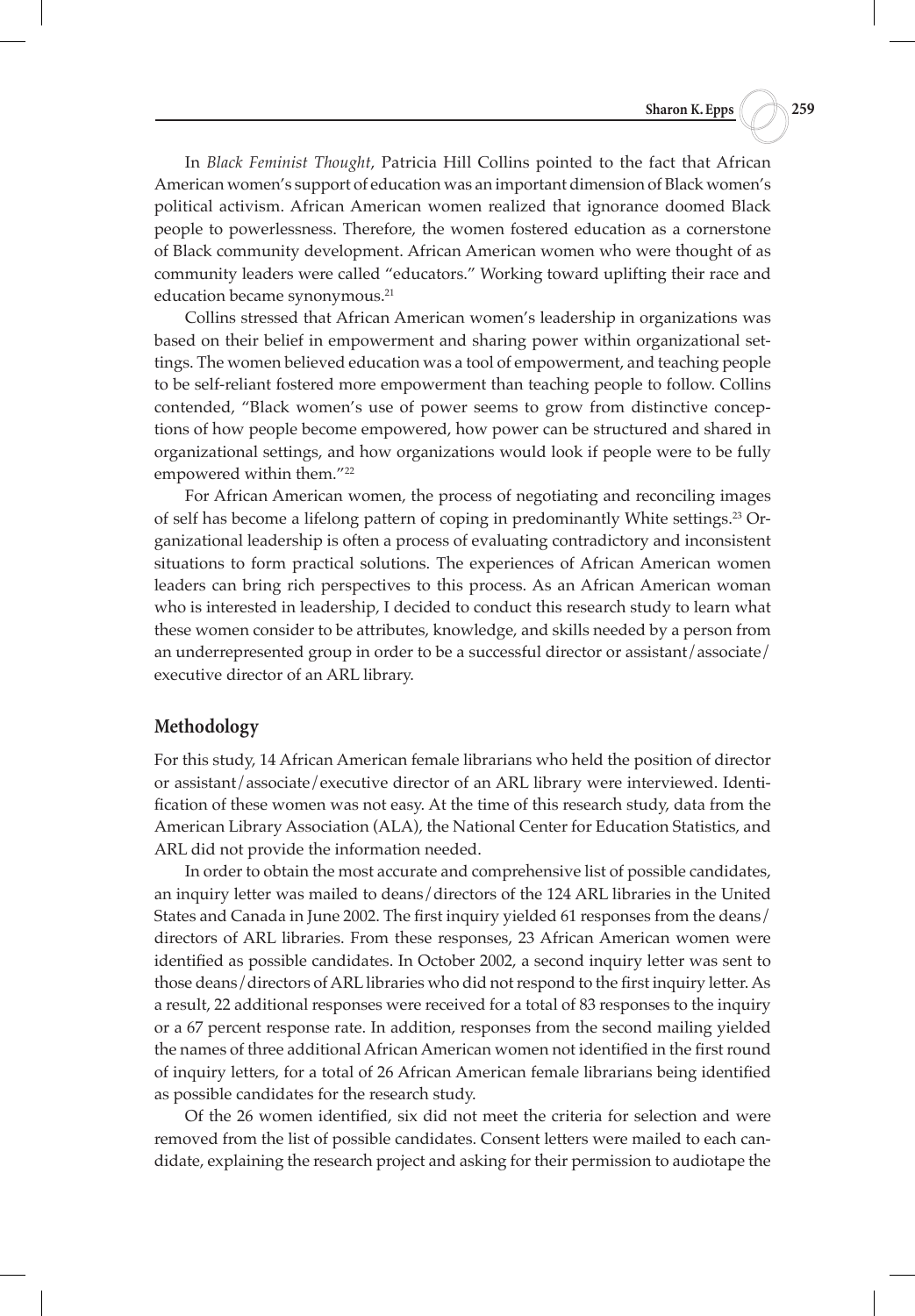interviews, which were conducted via telephone. Fourteen women, or 70 percent of the remaining population, agreed to participate in the research study. As a group, these women were aware of the lack of research on minority women in library leadership and were enthusiastic about the study. Telephone interviews were conducted during the months of August through November 2002.

The interview questions were pretested by two African American female academic librarians not included in the interview pool and were based on their feedback; questions were modified or added to the list. The final interview questionnaire consisted of 24 questions requesting information on employment history, views of leadership, demographic data, family background, education, community involvement, views of race and gender issues in library leadership, and advice for those African American women entering the library profession.

The in-depth interviews explored the participants' early impressions and life experiences growing up, including their family values and how they were socialized in order to become successful adults. Participants were asked to talk about their families' educational strategies and about their experiences in school, including their choice of colleges and eventually their choice of a career in librarianship. Most importantly, participants were asked to talk about their views of leadership and what it takes, as an African American woman, to become a successful leader in today's ARL libraries.

In presenting data gleaned from these 14 interviews, generalization was not pursued; rather, the study sought careful documentation of the ways in which past life experiences contribute to the development of one's worldviews and ideologies. The qualitative analysis presented in this article will be used to construct a questionnaire for a larger sample in order to determine the frequencies and correlations among the findings documented here. Quotations are identified with the code of one letter ( $P =$ participant) and a number.

# **Findings**

#### **Demographics**

The women's ages ranged from 41 to 61 years old. They averaged 24 years of professional experience. Experience in their present positions ranged from one month to 20 years. All of the women in the study held master's degrees. Thirteen women have master of library science degrees, and one participant has a master's degree in history. Four of the women have a second master's degree, and one woman holds a doctorate. In all, 36 percent of the women attended segregated schools throughout their K–12 years. Another 43 percent attended historically black colleges and universities (HBCUs) for their undergraduate and graduate degrees, and 43 percent are first-generation college graduates.

# **Leadership Defined**

The women defined a successful leader as a person who can provide direction, motivate people, encourage people to do their best, make hard choices, be a risk taker, be a visionary, remain flexible, coach others, share a vision, share decision-making, strategize, challenge people, make an impact, and influence and inspire. As one participant stated: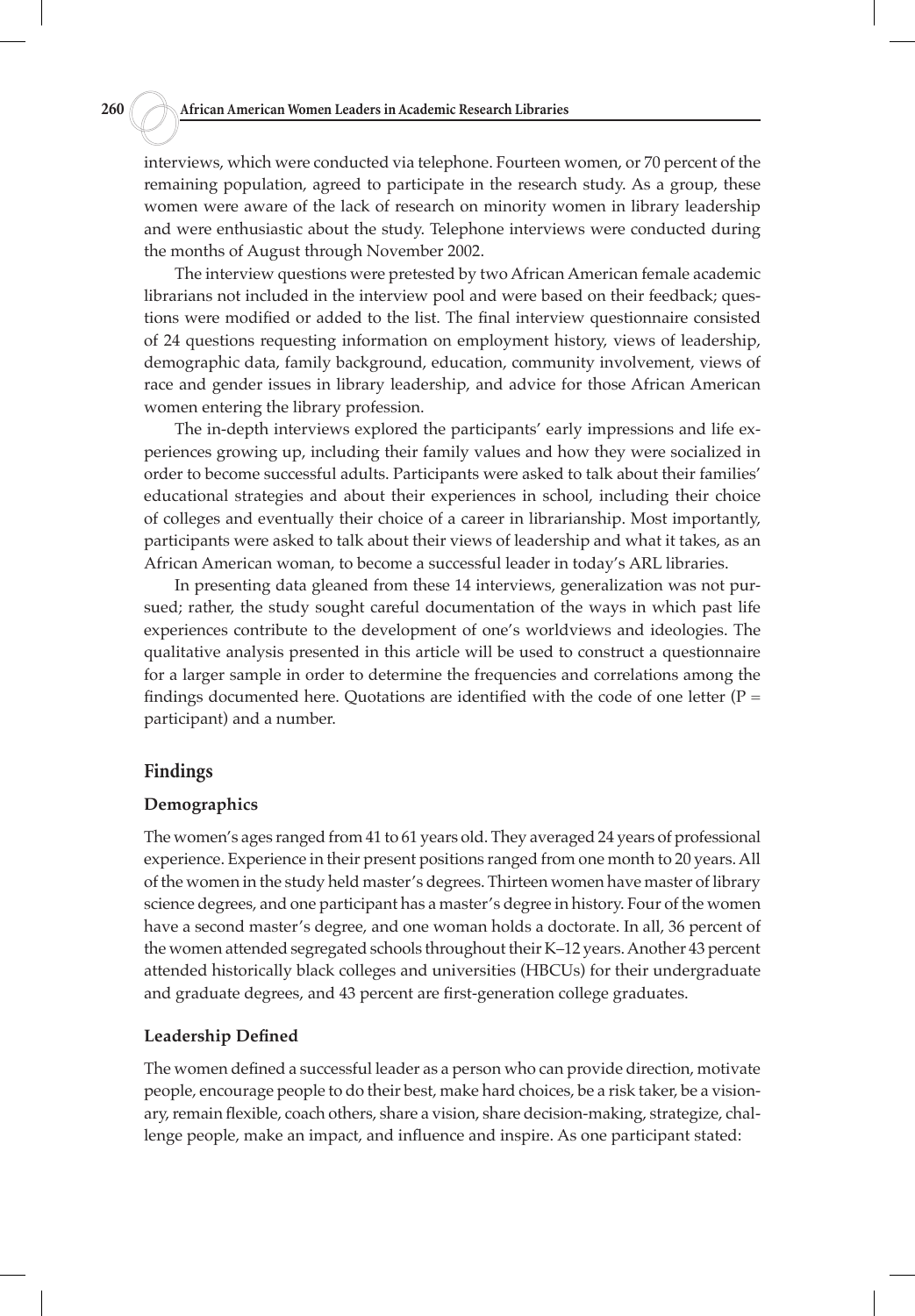[A successful leader is] a person who can influence, can inspire, who has a vision of where they would like to see the organization go and move; someone who is willing to take some risks sometimes; someone who has a vision; a good communicator; strong, yet compassionate. I also believe, especially…today…, that you have to have some strong ethical characteristics as well. (P4)

The women believed that successful leaders could also be change agents if it were necessary. In the *Leader's Change Handbook*, David Nadler contends that three of the most essential characteristics of a successful leader are envisioning, energizing, and enabling.24 The women were asked if they agreed with Nadler's statements, and they all responded in agreement.

I think that [quote] encompasses many things that are important. I see [that] one of my primary responsibilities is to do everything necessary to allow the people that report to me to do their jobs well. As an enabler, my presumption is that I hire good strong people, and I trust them to do what needs to be done. A person who is enthusiastic about a change is more likely to get the attention of others and perhaps create the same level of enthusiasm for making the change. With envisioning, you have to see it. If you can't see it, you can't do it. (P11)

A large majority of the women believed that successful leaders could be great teachers. However, some did not think the two necessarily go hand in hand.

I think they should be [good teachers] because they are able to bring the experiences they have and be able to teach…or share…with other people. If you come up with a set of ideas, and you are able to articulate those ideas to your subordinates or someone you are working with, you are teaching them something new, and they are learning something that they didn't learn in the past. I think a good leader is a teacher, a facilitator, and a motivator…all of those. (P3)

#### **Attributes**

The interviewees identified key attributes that they believed African American women should have in order to be successful leaders in today's ARL libraries (see table1). The top five essential attributes identified by the participants were: is an enabler and facilitator, embraces change/is change focused, is energetic, is a visionary, and is an educator. These are all attributes highlighted in the earlier discussion of how the participants defined leadership.

Other key attributes identified by the participants included being a role model, being knowledgeable, willing to involve others, self-confident, and flexible. Many believed that they serve as role models for other minorities aspiring to leadership positions in the profession. They also thought that they should set an example for their followers within their organizations.

I think that I've served as a guiding light for any number of young people. …African Americans and others… have said that I have been a beacon of light and hope for them in terms of their careers and where they have gone. I think/hope that I have raised the awareness as a leader among African Americans of the hope—it's not so much the awareness—that there are possibilities and opportunities for advancement, and hopefully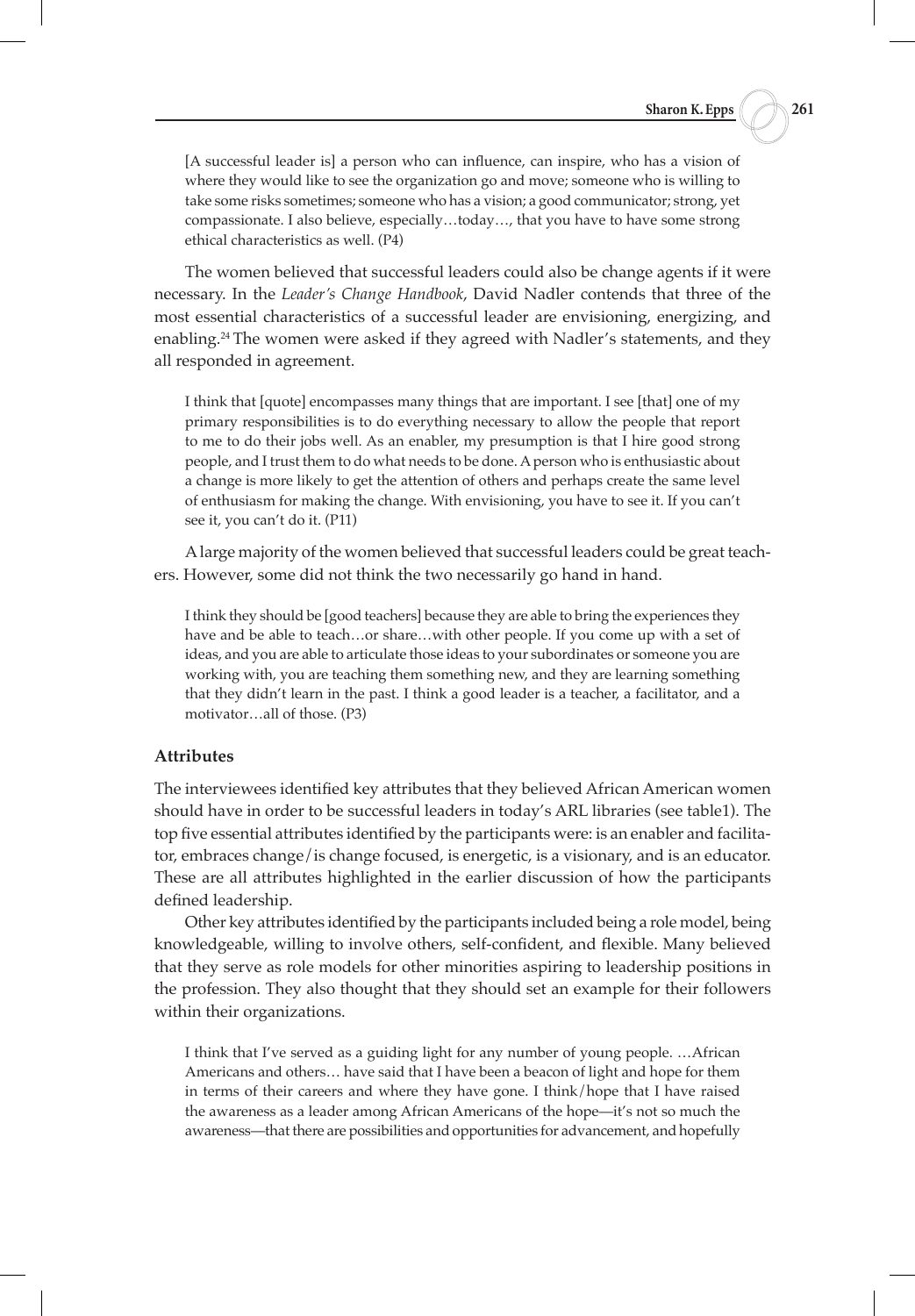I've helped them, through talks and discussions [to] see what they can do to achieve their personal goals. (P6)

Those who identified being knowledgeable as a key attribute stressed that one has to be versed in her area of specialization. Others believed that African American women should learn as much as they can, including learning as many professional roles as possible. Some participants thought that, as minorities, they have to know twice as much and work twice as hard as their White counterparts to be considered equal and to receive recognition. They also believed that they are held to higher standards than their White counterparts and have to be high achievers in order to dispel negative stereotypes.

Let's face it, we have to know more than anybody else when you're black, but that's just the way it is. (P8)

I think that we, as African Americans, have to work twice as hard as someone who is not because there are…stereotypes there. Sometimes I have to work twice as hard as my White colleagues to get the recognition that I have. Does that stop me? No, I just do my job. I like what I do. (P13)

The willingness to involve others was thought to be critical in today's leadership. Today's workers are demanding to be part of the decision-making process. They want to know where they fit strategically within the organization and how their particular roles influence the organization.

Leadership has changed. …[Previously] the leader articulated the vision. Leaders would go off by themselves and think, and then they would come back to the group and say here is my vision, here is where I think we need to go. By building or articulating or facilitating a shared vision, you're empowering people,…so it's easy to motivate or energize them. Because they understand that, they [are] invested in the process. It makes it worth it. (P13)

The women believed that one must be flexible and be able to adapt to an ever-changing environment, as well as show some flexibility in decision-making.

A leader has to be able to make on the spot decisions. I think that a leader has to be able to make those decisions, and, if they are not good decisions, be brave enough to rescind them or do something different. Just because I'm the leader, and I made that decision, doesn't mean [I] can't change it. (P1)

Participants identified these attributes as necessary as well: being adaptable, articulate, assertive, collaborative, demonstrating initiative, self-aware, being strong, and trustworthy.

# **Knowledge**

The women identified certain general areas of knowledge that they felt were needed to be successful leaders (see table 2). They believed that understanding technology and keeping abreast of changes in technology are most important. A global perspective is also needed to ensure that the library is strategically positioned to deal with external concerns and is headed in the right direction.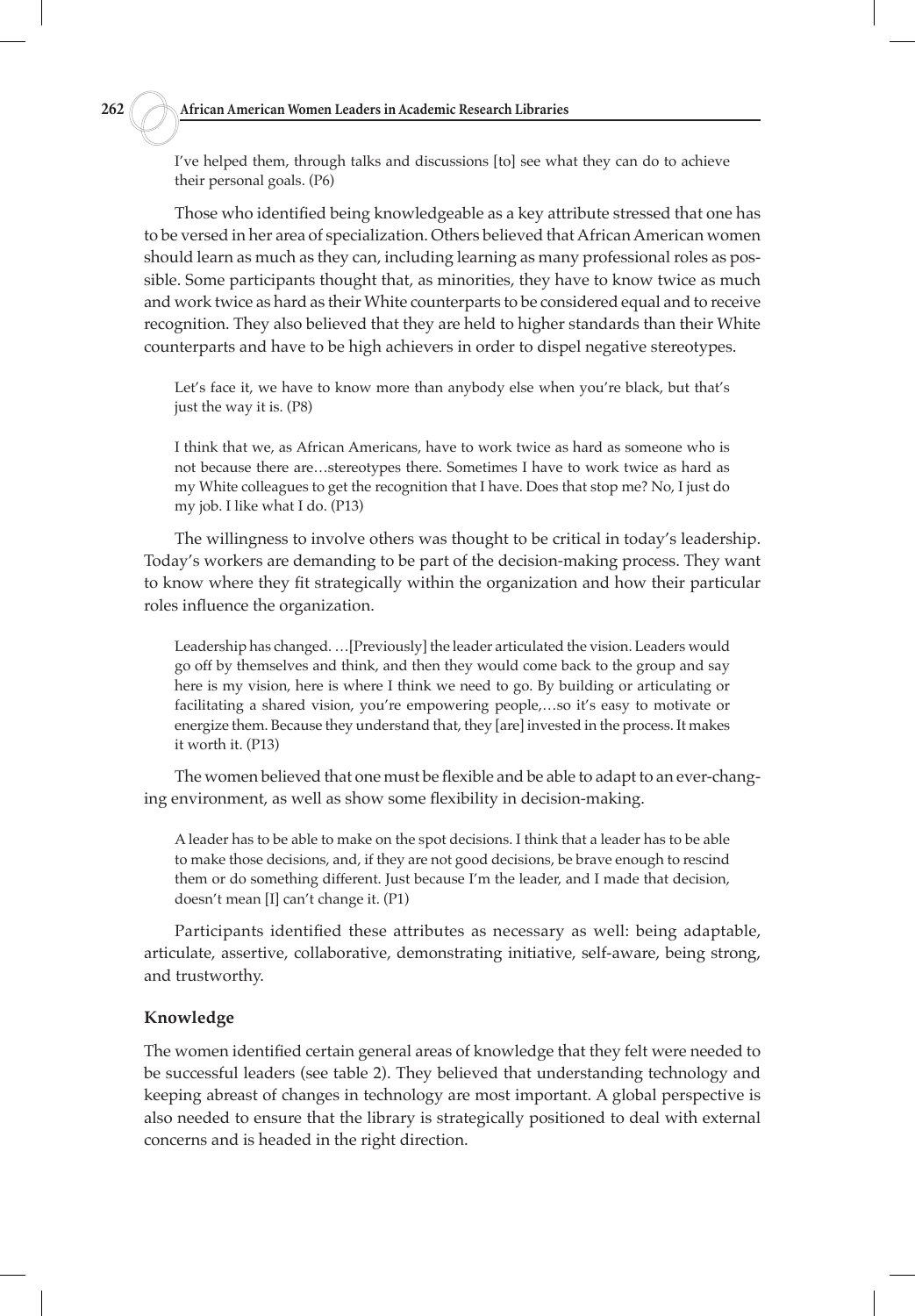# Table 1 List of Attributes Identified by Participants  $(N=14)$

| Change Focused                        | $100\%$ |
|---------------------------------------|---------|
| <b>Embraces Change</b>                | $100\%$ |
| Enabler and Facilitator               | $100\%$ |
| Energetic                             | 100%    |
| Visionary                             | 100%    |
| Educator                              | 86%     |
| Role Model                            | 79%     |
| Knowledge                             | 71%     |
| Willingness to Involve People         | 64%     |
| Flexible                              | 57%     |
| Self Confident                        | 57%     |
| Articulate                            | 50%     |
| Assertive                             | 50%     |
| Collaborative                         | 50%     |
| Self Awareness                        | 50%     |
| Adaptable                             | 43%     |
| Initiative                            | $43\%$  |
| Persuasive                            | 43%     |
| Strong                                | 43%     |
| Trustworthy                           | 43%     |
| <b>Global Perspective</b>             | $36\%$  |
| Good Listener                         | 36%     |
| Good Values / Ethics                  | 36%     |
| Personable                            | 36%     |
| Common Decency in Dealing with People | 29%     |
| Compassionate                         | 29%     |
| Creative                              | 29%     |
| Open Minded                           | 29%     |
| Think Outside the Box                 | 29%     |
| Ability to Depersonalize              | 21%     |
| Advocate for Library                  | 21%     |
| Agility (Organizational)              | 21%     |
| Consensus Builder                     | 21%     |
| Empathetic                            | 21%     |
| Enthusiastic and Commitment           | 21%     |
| Fairness                              | 21%     |
| Perceptive                            | 21%     |
| Demanding                             | 14%     |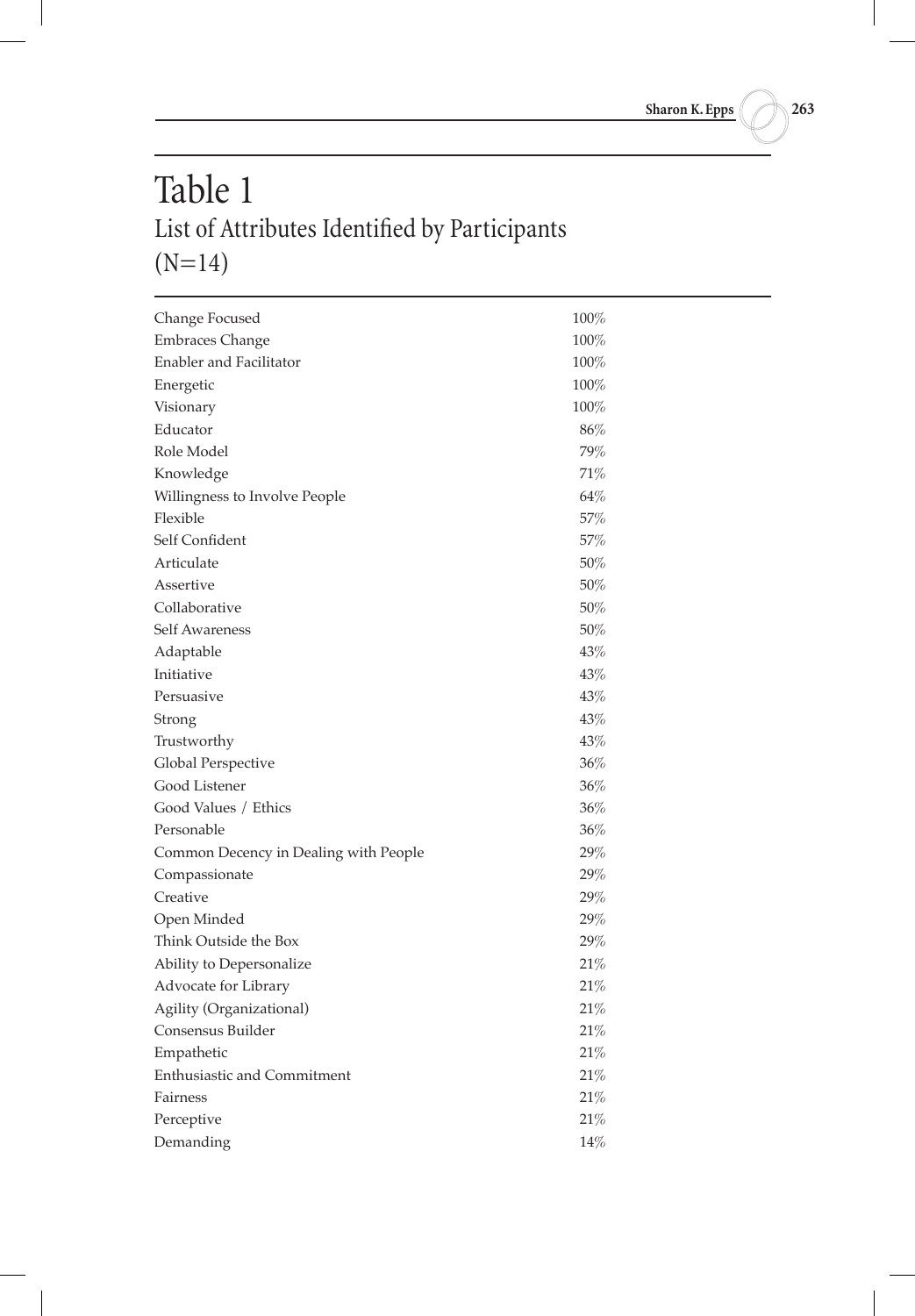| Dependable      | 14% |
|-----------------|-----|
| Diplomat        | 14% |
| Integrity       | 14% |
| Patience        | 14% |
| Perseverance    | 14% |
| Resilient       | 14% |
| Self-Sufficient | 14% |
| Thick Skin      | 14% |
| Visibility      | 14% |
|                 |     |

Table 1, continued.

Users' information needs and expectations are concerns about which library leaders will need to be aware. Due to the vast amount of information available to them, library users are suffering from information overload. As information specialists, librarians are being called upon to teach users how to tell the difference between viable and useless information. Participants commented on how information literacy is an area that has come to the forefront.

What we are being asked to do is be better managers, communicators, resource specialists, better teachers—with the emphasis on information literacy,…metadata experts, and things like that. We are still in the information business, but it's going to be very, very different. It's already changing now. (P6)

Information needs are changing and how people acquire information is changing and how people learn [is changing]. We've got to be comfortable teaching people learning skills, learning how to use information. (P7)

Keeping abreast of management issues and what it takes to run a library is also important. Other general areas of knowledge identified as necessary by the participants included collection development, distance education, digital libraries, higher education, organizational culture and behaviors, and scholarly communication.

# **Skills**

The top five skills identified as the most important are the ability to empower, to manage change, to motive people, to coach and develop staff, and to communicate (see table 3). In today's library environment, one of the most important skills needed to be a successful leader is the ability to manage change.

I think that organizations are always in a constant mode of change, and good leaders need to understand change, how change occurs and how it affects others. I think that in order for organizations to be current, leaders must understand change and that is the primary reason we need to be change agents. We need to help others understand change as well and accept change. (P5)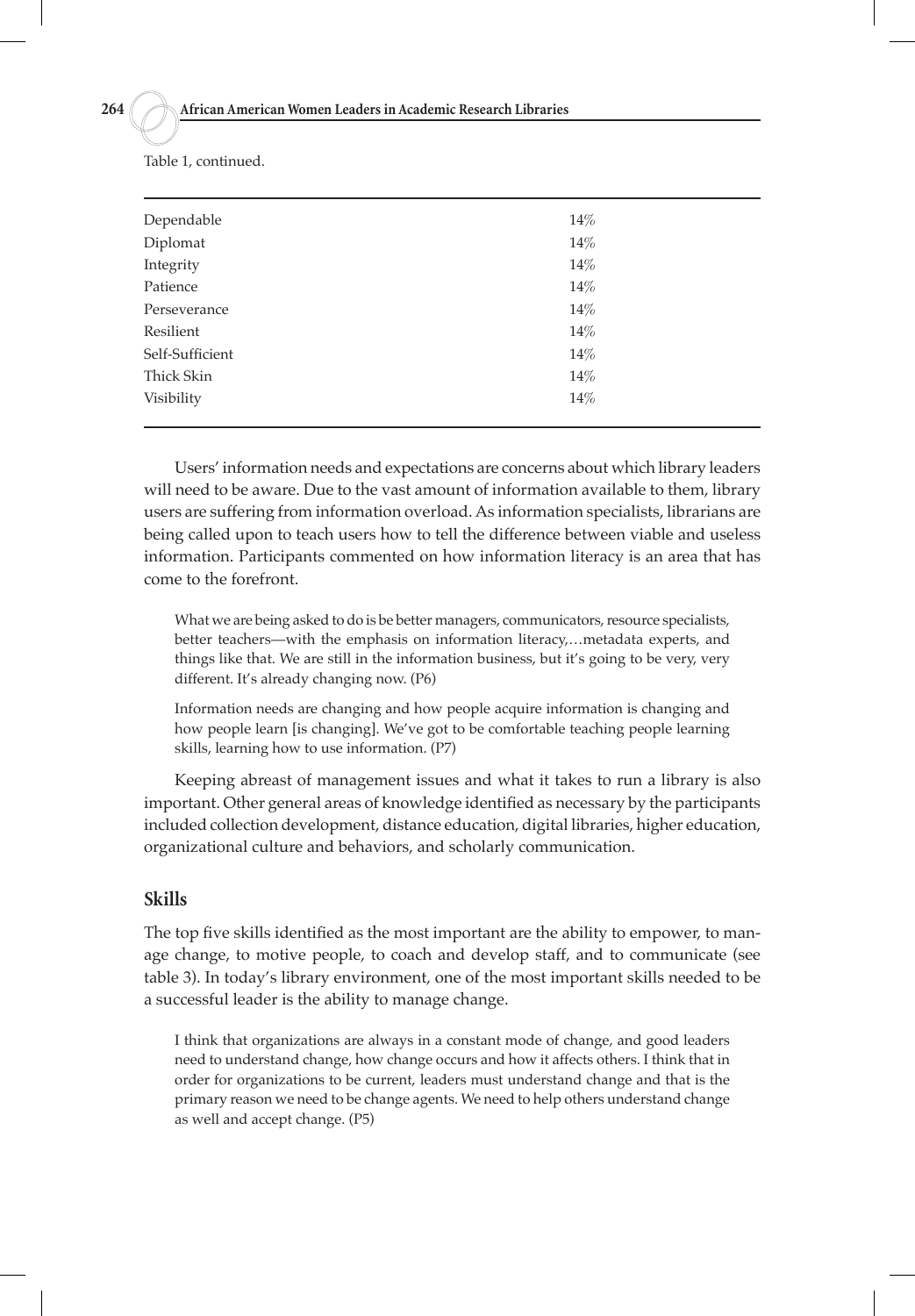# Table 2 Areas of Knowledge Identified by Participants  $(N=14)$

| Technology                          | 71% |
|-------------------------------------|-----|
| <b>Information Delivery Systems</b> | 50% |
| Management Issues                   | 50% |
| <b>Information Literacy</b>         | 43% |
| <b>Information Needs</b>            | 43% |
| User Expectations                   | 43% |
| <b>Global Perspectives</b>          | 36% |
| <b>Higher Education</b>             | 36% |
| Digital Libraries                   | 29% |
| Distance Education                  | 29% |
| Scholarly Communication             | 29% |
| <b>Collection Development</b>       | 21% |
| Organizational Culture / Behavior   | 21% |
|                                     |     |

According to the women interviewed, the ability to motivate people is another key skill that successful leaders should have in their repertoire. Coaching and developing staff are also believed to be key skills.

You have to be able to coach others. You have to be able to teach or create an environment so that people can learn from whomever they need to learn. I think one has to have empathy. One has to derive satisfaction from seeing others grow because you can't do it all yourself. You're not really a leader if you're doing it all yourself. (P2)

Being able to communicate where you want the organization to go and how you are going to get there is considered vitally important.

I think more and more that leadership is about sharing the power, and the way you share that power is by making sure that the others in the organization know and understand what you are doing and where you are headed. That can't just happen by saying to an organization, "Watch what I do." It's really important to communicate what it is you are doing and where you are headed. Certainly some of it is "Watch what I do," but a lot of it really is making sure that others know what you are doing. It's a lot of communication and making sure that others understand. (P4)

Other key skills identified as paramount to being a successful leader included: managing human resources, mentoring, strategic planning, allocating resources, making decisions, building consensus, sharing a vision, and sharing power.

Collins' assertion that African American women's leadership in organizations is based on their belief in empowerment and sharing power is reaffirmed by the list of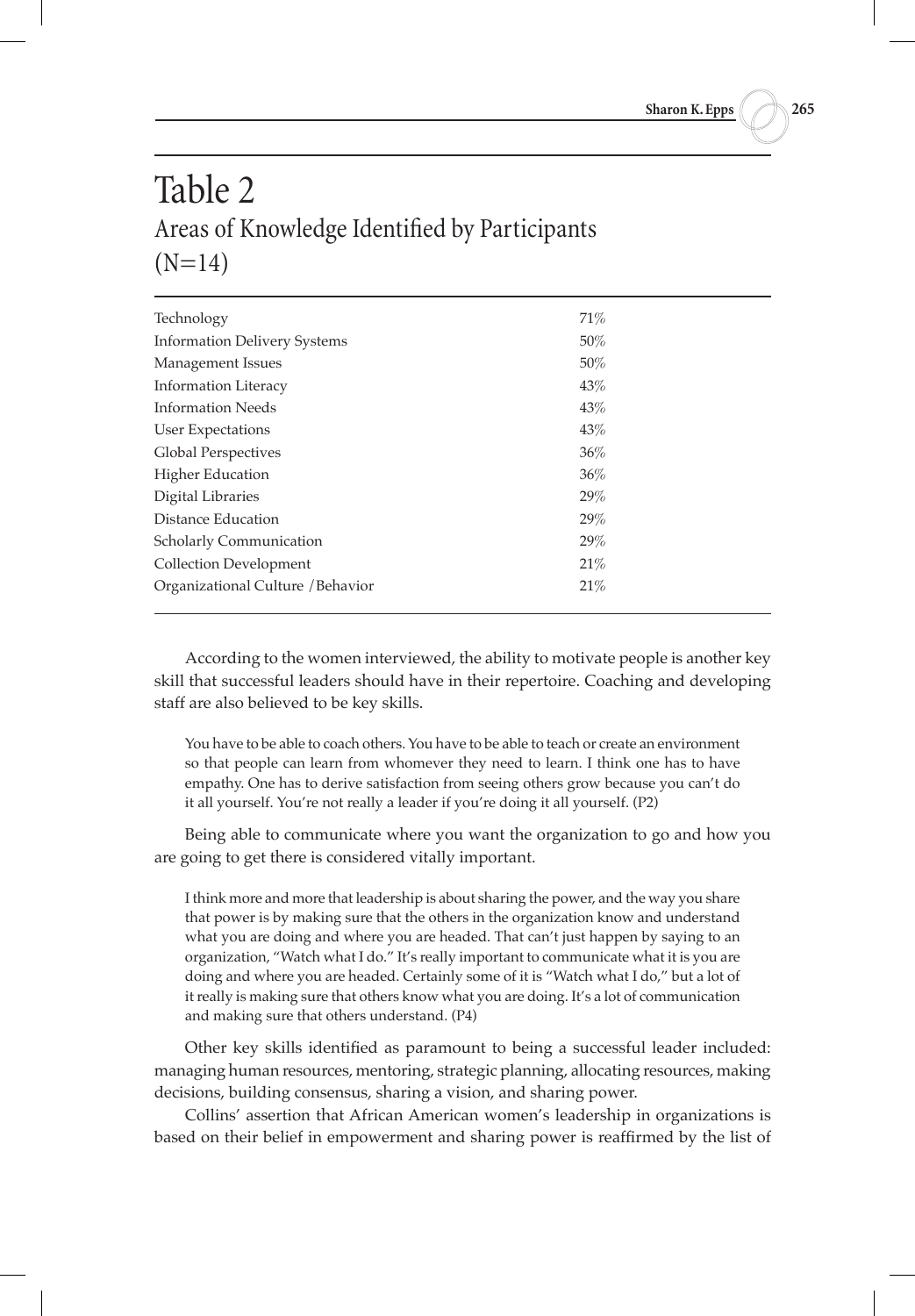# Table 3 List of Skills Identified by Participants (N=14)

| Empower                               | 100%   |
|---------------------------------------|--------|
| Manage Change                         | 100%   |
| Motivate People                       | 100%   |
| Coaching/Staff Development            | 93%    |
| Communication                         | 86%    |
| Manage Human Resources                | 71%    |
| Mentoring                             | 71%    |
| <b>Resource Allocation</b>            | 71%    |
| Strategic Planning                    | 71%    |
| Consensus Building                    | 57%    |
| Decision Making                       | 57%    |
| Organizational Awareness              | 57%    |
| <b>Share Vision</b>                   | 57%    |
| <b>Team Building</b>                  | 57%    |
| Concentrate on Big Picture            | 50%    |
| <b>Externally Focused</b>             | 50%    |
| Interpersonal                         | 50%    |
| Negotiation                           | 50%    |
| Networking                            | 50%    |
| <b>Risk Taking</b>                    | 50%    |
| Share Power/Decision Making           | 50%    |
| Public Relations/Marketing            | 43%    |
| Relationship Building                 | 43%    |
| <b>Understand Academic Community</b>  | 43%    |
| Budgeting/Fiscal Management           | 36%    |
| Delegate Responsibility Effectively   | 36%    |
| <b>Political Savvy</b>                | 36%    |
| <b>Understand Complex Environment</b> | 36%    |
| <b>Group Process</b>                  | 29%    |
| Nurturing                             | 29%    |
| Analytic Problem Solving              | $21\%$ |
| Make Tough Decisions                  | 21%    |
| Problem Solving                       | 21%    |
| Gain Fellowship                       | 14%    |
|                                       |        |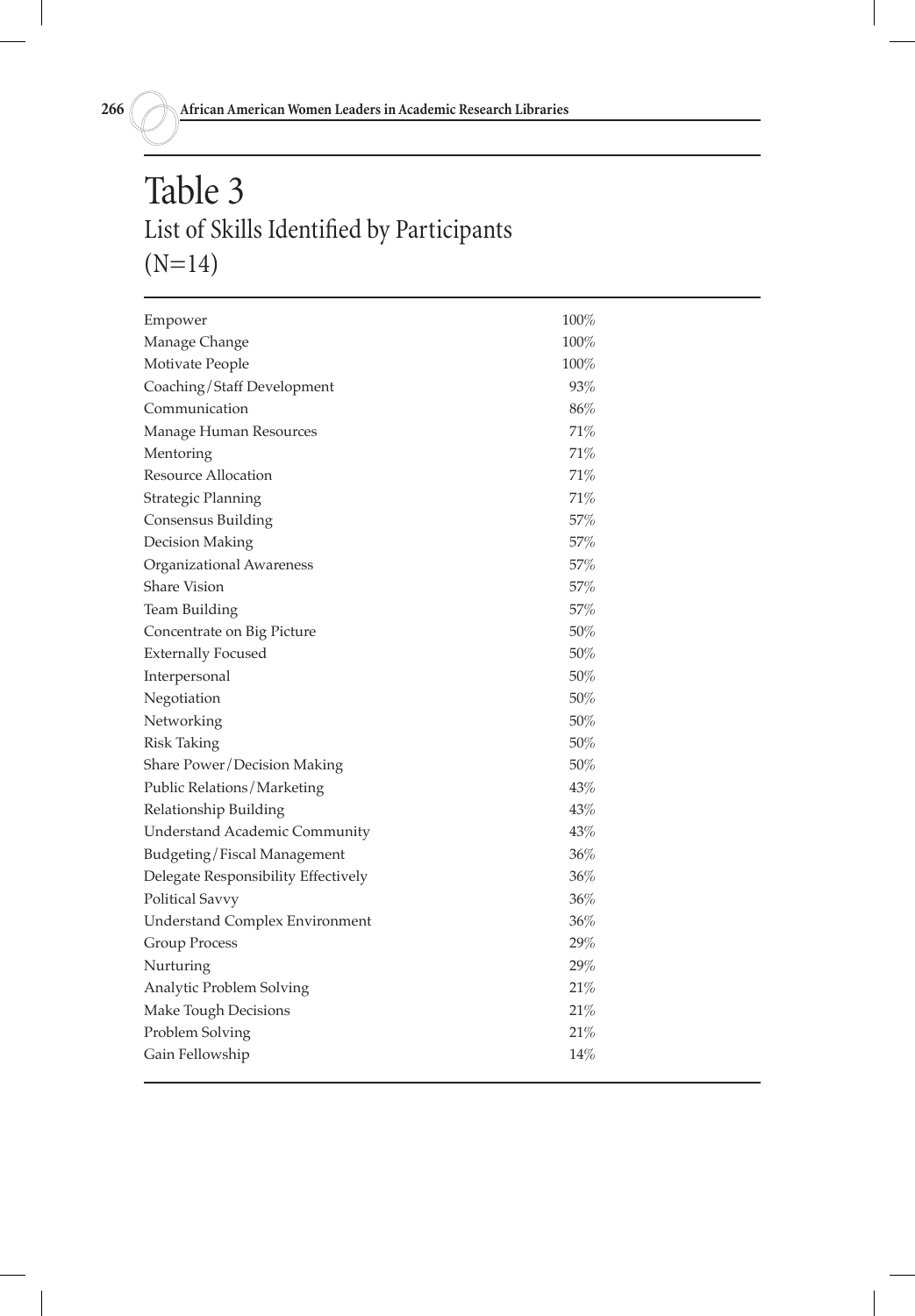skills and attributes identified by these women as necessary leadership qualities.25 Their willingness to involve others in decision-making, their belief in sharing power and sharing a vision, mentoring and being a role model, and coaching and promoting staff development all reinforce their style of leadership.

When asked if they believed African American women needed different skill sets from non-minority ARL directors in order to be successful in today's ARL libraries, everyone's response to this question was a resounding no. Although they may have had different life experiences from others, the knowledge and skills needed to be a successful leader are all basically the same.

They believe that African American women might need additional attributes

**When asked if they believed African American women needed different skill sets from non-minority ARL directors in order to be successful in today's ARL libraries, everyone's response to this question was a resounding no.** 

or more of certain attributes in order to overcome negative stereotypes and to successfully navigate hostile work environments. Some of their responses included:

I think you need a support system. You need to be very strong. You can't be timid when it comes to expressing your point of view. I just think you need to have a strong sense of yourself and who you are and be secure about that. And the final thing, I think you need to be secure about the fact that you are of color and that you feel proud and secure about that. You need to know who you are and have a sense of that. I think that's really important. (P4)

I think attributes like negotiating and persuading, not that others don't need…[these attributes], but I think it should be much more honed and [tuned]…because you are not accustomed to being listened to or followed, and you are not leading your own kind, people who would normally have confidence in what you are doing or your abilities. So I think that you've got to be a much more conscientious leader. (P5)

I think you should have the same attributes as any leader should have. Your skin has to be a little bit thicker. One has to be more perceptive, in terms of being able to read other people's reactions, but the other things I think hold true regardless. (P2)

# **Race and Gender Issues**

Does race matter in library leadership? An overwhelming majority of the participants believed that it does.

How do I know it's race that is causing the problem? I think when you look around and see these organizations and see the statistics and the face of who is in leadership roles, it's pretty evident that we're not at the table and that African Americans should be. We have been here long enough, gone to the same schools, [and] we've mastered the same programs. (P3)

It goes without saying that the human dynamic is the most important aspect of leadership. You cannot lead others if they are not willing to follow. In examining minor-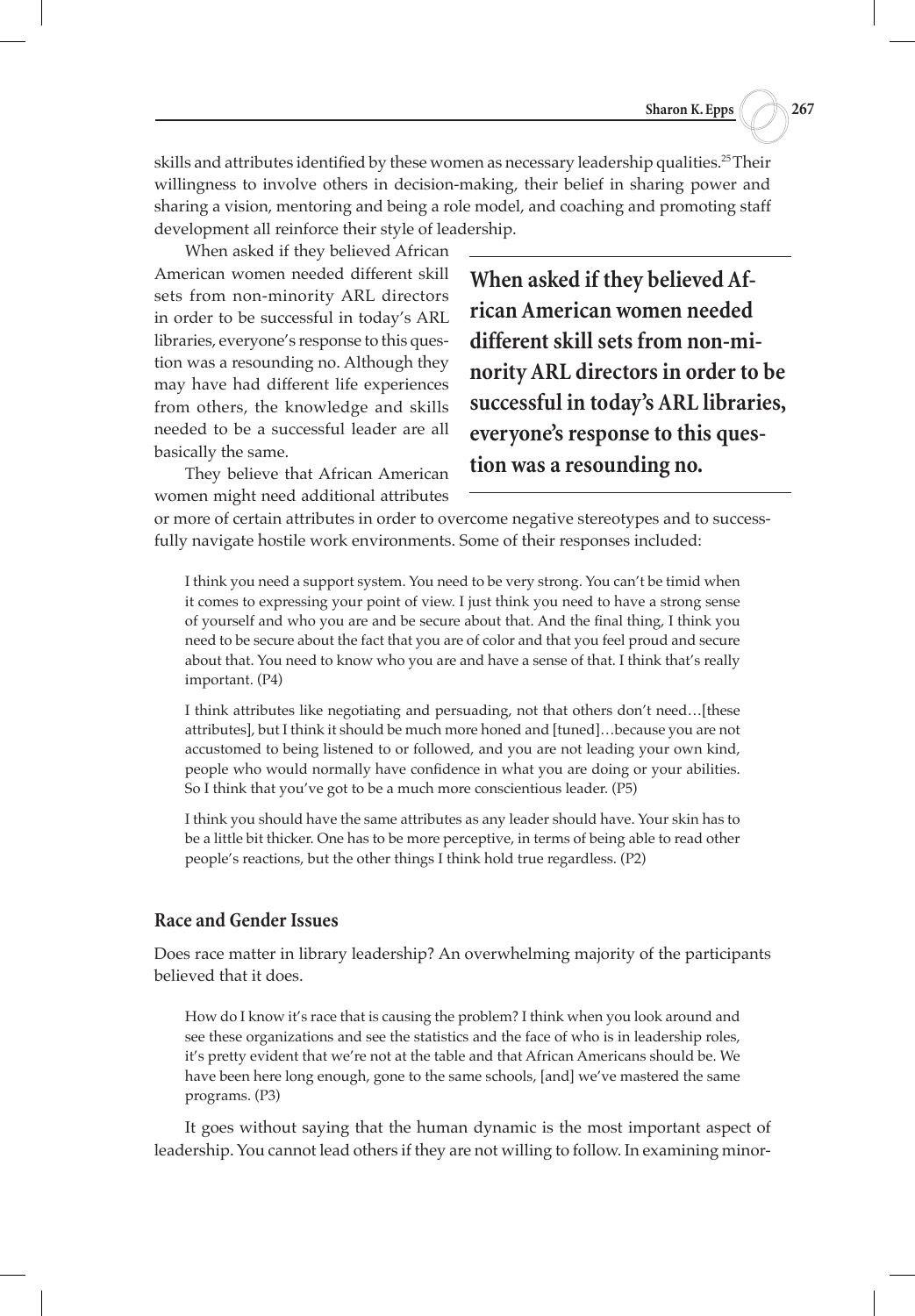ity leadership, we must also consider who are the followers we are asking minorities to lead. In large academic research libraries, the majority of the library staff are White. Due to negative stereotypes and preconceived notions of their abilities, minority leaders often find themselves having to prove their leadership competencies to their library staff. This is an issue that majority leaders do not have to deal with.

I think a good leader is a good leader no matter what color he or she is, but I think people have expectations of people of color. They expect certain behaviors from us and certain proclivities from us that are based on stereotypes and in some cases what they see on TV. Therefore, being a Black female, for example, I think the first assumption that somebody is going to…[have] of me…is that I'm very tough and very no nonsense and intimidating and maybe rude and prone to use poor language and things like that. (P7)

I think race becomes a factor if your peers or those above you have not worked with an ethnic minority before, and they don't know what to expect, or they somehow think you are going to be different. I'm not under any illusion that some of the people that I work with or encounter have doubts about my credibility and ability; and, even if I'm able to do the job, they may still harbor doubt. (P8)

Collins asserts that the process of negotiating and reconciling images of self has become a lifelong pattern of coping for African American women in predominantly White settings. She introduces the concepts of the "other" and "outsider within" to describe how African American women are treated as inferior by Whites.<sup>26</sup> During the Jim Crow era, African American women were allowed to come into White people's homes, wash their dishes, clean their houses, and even watch over their children, but they were never allowed to sit at the table as part of the family. At the end of the day, African American women were expected to leave their employers' homes and make their way back to their own families and communities.

African American women's objectification as the "other" and "outsider within" is still apparent in today's organizations. Those few African American women who have made it to top leadership positions in our libraries are allowed to sit at the power tables, but their majority peers and superiors often do not or may not treat them as equals. The women interviewed speak of how they are not taken seriously, how their opinions do not count, and how they are made to feel almost invisible. Collins contends, "Maintaining invisibility of Black women and our ideas…has been critical in maintaining social inequalities."27

You still feel, sitting in a room full of White men who, though they are talking to you,…are looking at somebody else. I think that, for me, that is a frustration because I think there is still the whole issue of your not existing or of your legitimacy organizationally. You sit around tables in meetings and you offer suggestions often times that are ignored, and others come back and repeat it and that becomes immediately embraced. It's just those kinds of things that we encounter on a day-to-day basis that is frustrating. (P5)

Many of the participants indicated that they had experienced discrimination in the library profession and also believed they have encountered obstacles in their career due to racism and/or sexism.

I believe…that racism has existed and it will always exist. So, yes, I'm sure I have been subjected to racism on so many different levels. My race probably has been a barrier, has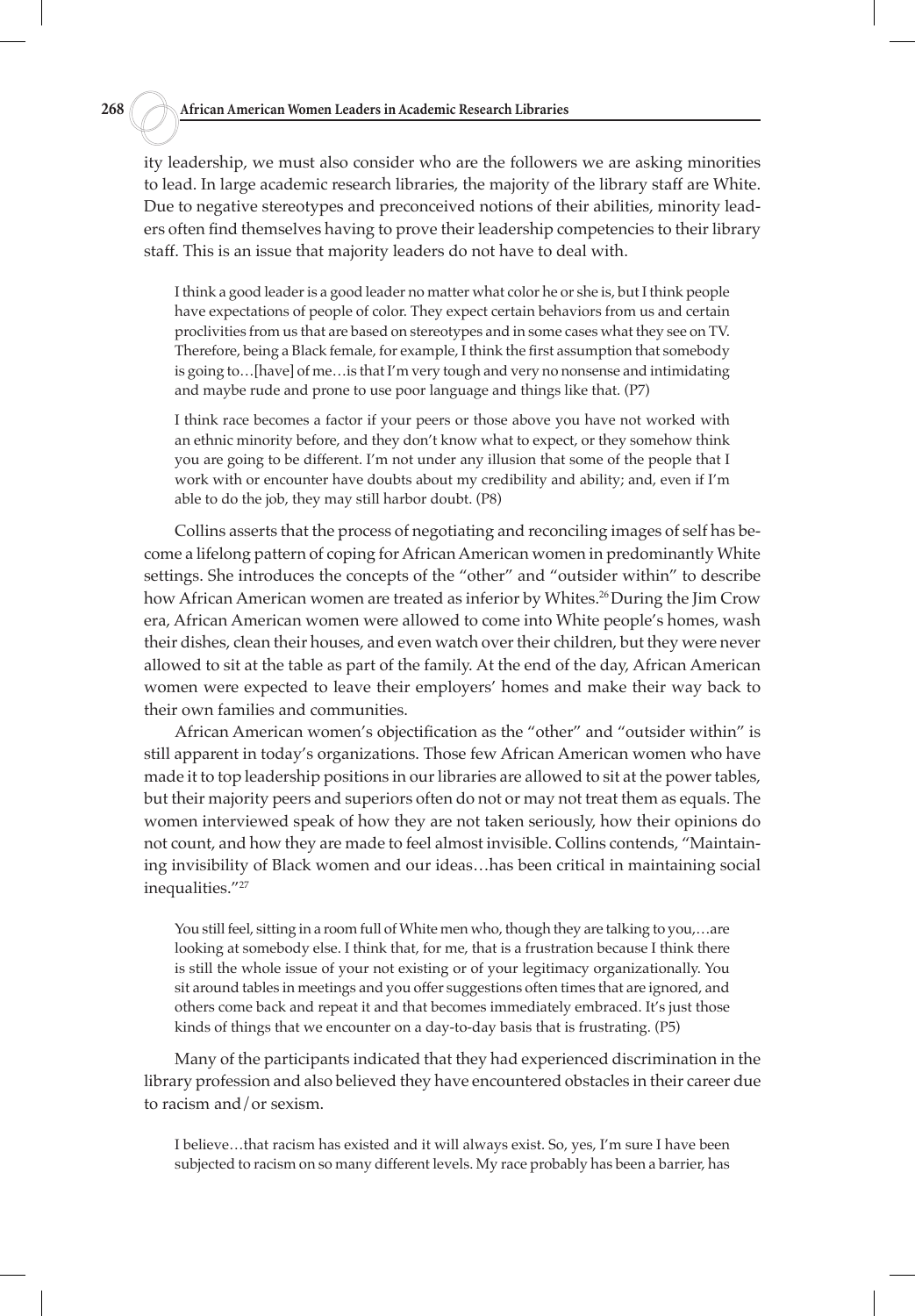been an effective factor in how people perceive me. I'm an African American woman, and the first thing they see is an African American woman. First they see race, then they deal with gender. There are proven studies out there, so, yes, I think it has been a factor. Am I bitter about it? No, I'm better because I've experienced it. (P13)

A lack of respect, lack of acknowledgement, and the absence of professional courtesy are all issues participants indicated they have had to deal with.

I was head of the department, [and] two of my colleagues—two White men—did a seminar. …They did not ask me to be on the program. They held it in the library, and at the end, they took all of the people on a tour of my collection. Never asked me, never introduced anybody to me. It was as though I was invisible. You know, it's always the feeling that they do not have to consult you. They do not have to involve you. They do not have to acknowledge you. (P11)

Does gender matter in library leadership? Many of the participants believed that gender does matter but not to the extent that race does.

I think that, as women, we have made great strides in library leadership, to go from four to 64 in a matter of 20 years. When women first started becoming directors, it was big news; and now it's accepted. I think the gender issue in library leadership is not as much an issue but that race still remains an issue. (P10)

However, some did believe that we still live in a man's world, and the "good old boys network" is alive and well.

If you look at most of the deaneries on most campuses, they are largely occupied by men, with the exception of specific departments. There's a culture of male presidents, male

provosts, male chancellors, [and] male deans; and, so naturally, that's the way leadership is perceived and is…expected. I think it shows…women are perceived as having to prove themselves competent in ways that men are not. (P2)

In examining race and gender issues, there is also the dilemma of African American women having to compete with White females for top leadership positions.

**In examining race and gender issues, there is also the dilemma of African American women having to compete with White females for top leadership positions.**

What I see happening is that, if there is advancement, we run into the obstacle of competing either with ourselves or the few African American males that reach the top; or we run into the obstacle of White females who are now getting jobs as directors and who have less years of experience, who don't have the kind of wide variety of background that you or I may have. …To me, that is a race problem. It's an issue…[when] an institution can say…[it] solved the problem because…[it has] a female director, and…met…quota. (P3)

Finally, in a study focusing on women and leadership, Betty Turock eloquently states,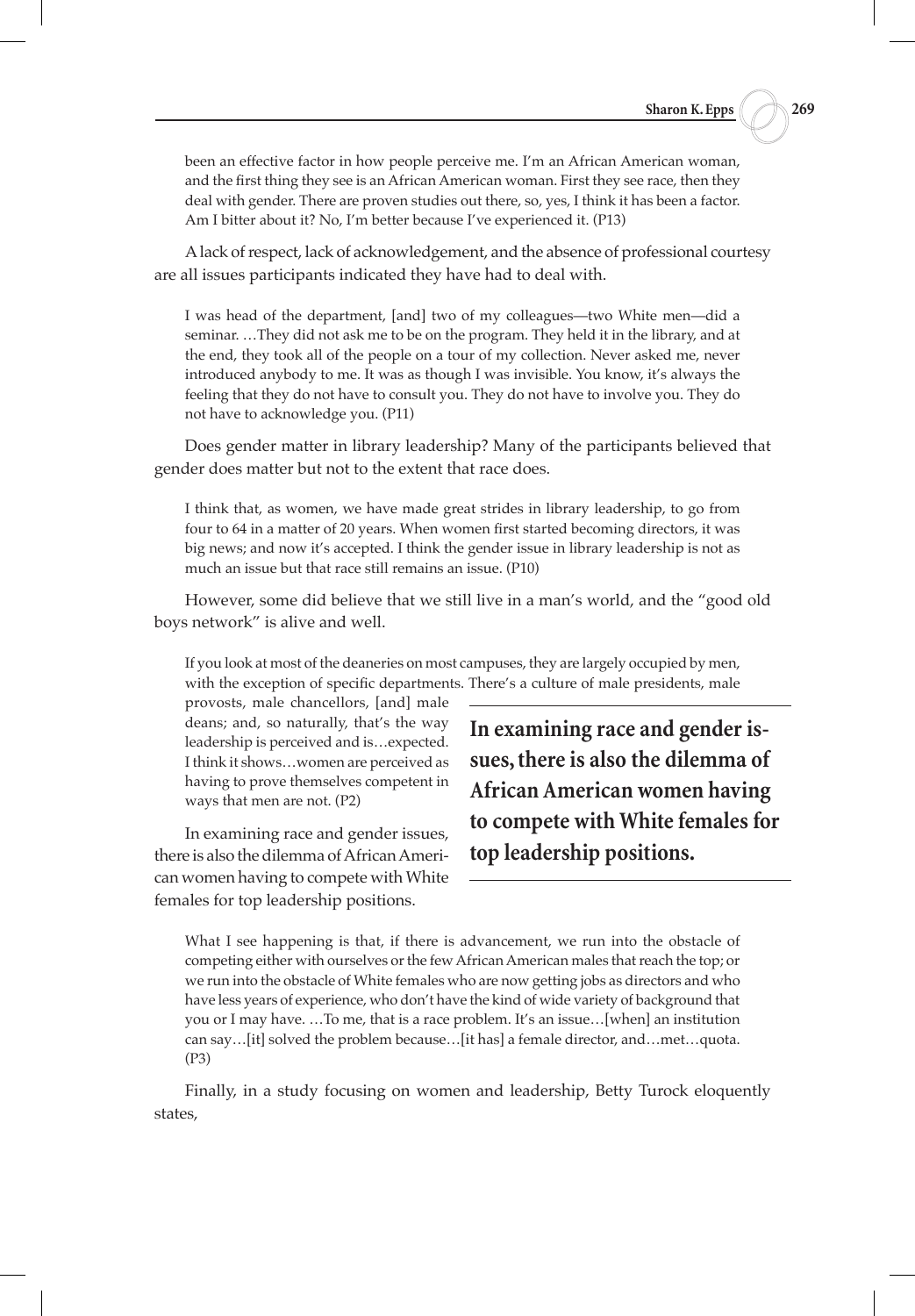While some women have made progress in leadership ranks, it is predicted that it may take an additional 75 to 200 years to overcome the inequities of African American women in gaining and retaining leadership positions. Surely that must be one of the most important areas to focus on at the beginning of the twenty-first century. The issues surrounding occupational segregation remain equally acute and equally in need of action. The work to ensure equity for all who aspire to leadership is far from over.<sup>28</sup>

# **Conclusion**

These women's accounts of their life experiences reinforce the fact that racism still exists in our society. It is an obstacle to advancing qualified and deserving people of color, and this must be changed. Whether we acknowledge it or not, race does matter in library leadership. Gender still matters to some extent, but not to the extent that race does.<sup>29</sup> The library profession must break down racial barriers and eradicate the "other" and "outsider within." Library administrators should strive to create organizational cultures with more welcoming and supportive environments.

African American women come to leadership positions equipped with the attributes, knowledge, and skills to do the job. They do not need different skills sets from majority ARL directors in order to be successful. However, they may need additional attributes or more of certain attributes in order to overcome negative stereotypes and successfully navigate invisible barriers in the work environment. For them to be successful, they need experience and opportunities to learn and grow. Minority leaders need the opportunity to "sit at the table."

In recruiting and developing a diverse leadership pool for the future, the library profession needs to look beyond stereotypes and recognize the varying life experiences, different perspectives, and potential of individuals. As library administrators position their organizations to deal with the information demands of a diverse society, library leadership will define how successful these organizations will be in meeting the needs and reflecting the diversity of multicultural communities.

Academic research libraries must become more diverse organizations in their staffing, their collections, and in the delivery of information to their communities. In order for them to remain successful, diversity in leadership must be present. Those African American women who have risen to the top as leaders despite the societal oppressions of race, class, and gender can serve as role models to those young minority leaders that will surely follow in their footsteps. African American professional women have historically sought to "uplift as they climb."<sup>30</sup> The qualities that they possess, which enabled them to rise above all of the obstacles put in their way, and the strong work ethic of socially responsible individualism are qualities that should be valued and embraced. As the library profession prepares future leaders for future challenges, the experiences and successes of these women can provide much guidance.

As we move forward into the 21st century, the library profession is facing a mass retirement of librarians, including those in leadership positions in academic research libraries. The information gleaned from these interviews offer important perspectives that can assist the library profession, and academic research libraries in particular, in fo-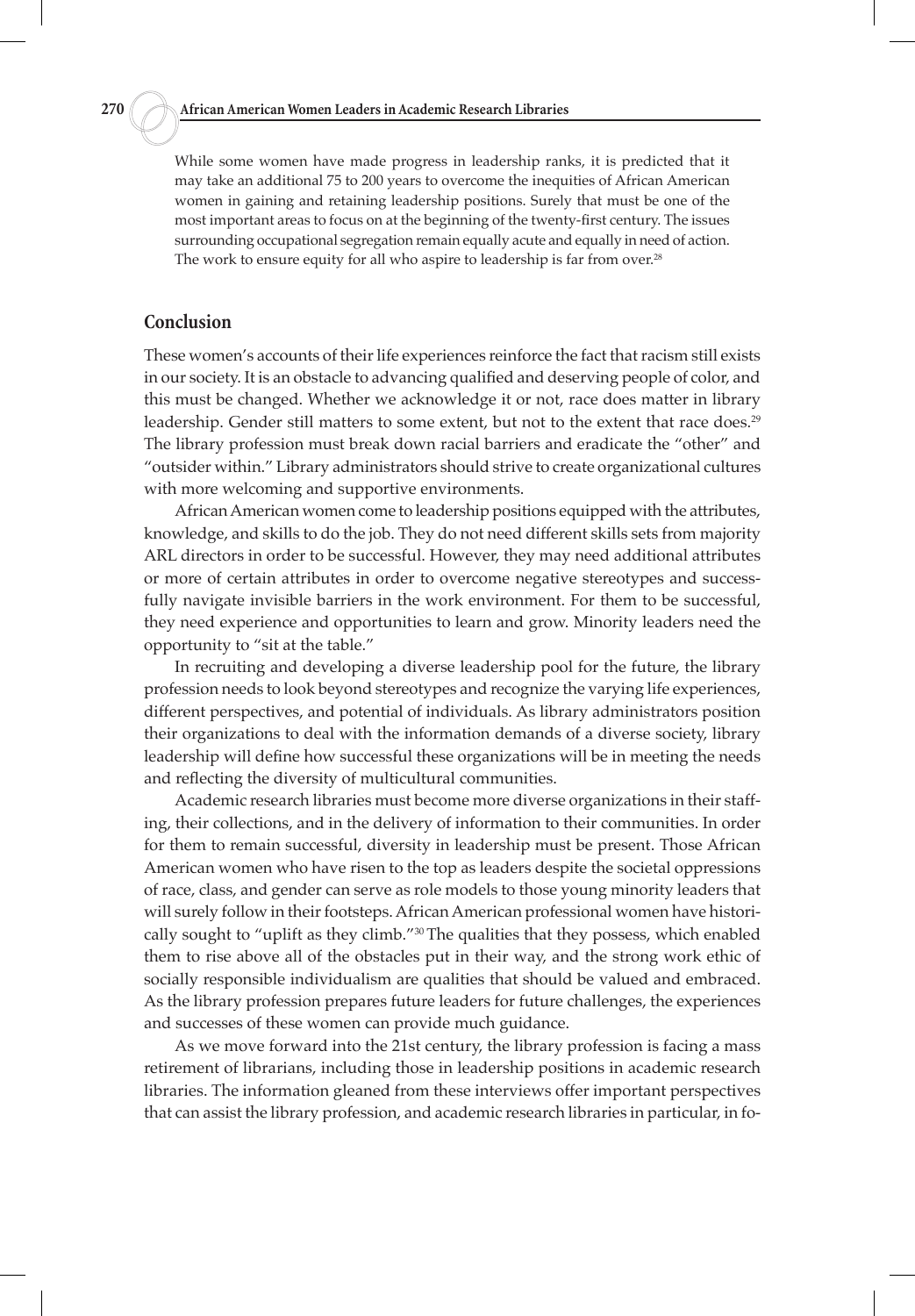cusing efforts to recruit and develop staff from underrepresented groups for leadership positions. The greater the diversity, the more successful will be the organization.

*Sharon K. Epps is head of access services, University of Maryland Libraries, College Park, MD; she may be contacted via e-mail at: sepps@umd.edu.*

# **Notes**

- 1. Martha Kyrillidou and Mark Young, *ARL Annual Salary Survey 2006–07* (Washington, D.C.: Association of Research Libraries, 2007), 8. According to the survey, data for minority librarians are only reported by U.S. ARL libraries. Canadian law prohibits the identification of Canadians by ethnic category.
- 2. Kaylyn Hipps, "Diversity in the US ARL Library Workforce," *ARL Bimonthly Report* 246 (June 2006): 1, http://www.arl.org/resources/pubs/br/br246.shtml (accessed April 19, 2008).
- 3. Ibid., 1.
- 4. For a more detailed discussion specifically addressing diversity in business see: Geoffrey Colvin, "The 50 Best Companies for Asians, Blacks, and Hispanics," *Fortune* 140, 2 (July 19, 1999): 52–8; Sherry Kuczynski, "If Diversity, Then Higher Profits?" *HR Magazine* 44, 13 (December 1999): 66–71.
- 5. Ibid.
- 6. Mark D. Winston, "Diversity: More Than Just a Blip," *College & Research Libraries* 62, 1 (January 2001): 6–8.
- 7. "Black Librarians at the Nation's Top-Ranked Universities," *Journal of Blacks in Higher Education* 6 (Winter 1994–1995): 39.
- 8. Denise M. Davis and Tracie D. Hall, "Diversity Counts" (ALA Office for Research and Statistics and ALA Office for Diversity, American Library Association, January 2007), http://www.ala.org/ala/ors/diversitycounts/divcounts.htm (accessed April 19, 2008).
- 9. Camila A. Alire, "Diversity and Leadership: The Color of Leadership," *Journal of Library Administration* 32, 3/4 (2001): 96.
- 10. Maurice B. Wheeler, "Averting a Crisis: Developing African American Librarians as Leaders," in *Handbook of Black Librarianship*, ed. E. J. Josey and Marva L. DeLoach (Lanham, MD: Scarecrow Press, 2000), 175.
- 11. Ibid., 169–82.
- 12. Peggy Johnson, "Retaining and Advancing Librarians of Color," *College & Research Libraries* 68, 5 (September 2007): 405–17.
- 13. For more information on ARL's diversity initiatives and academic residency programs see: *Synergy: News from ARL Diversity Initiatives*, 2 (September 2007), http://app.e2ma. net/campaign/c954cfadf699bb98dc59e2c4d617f7a1 (accessed April 19, 2008).
- 14. Association of Research Libraries, "Diversity Initiatives, Leadership and Career Development Program" Association of Research Libraries, http://www.arl.org/diversity/ lcdp/index.shtml (accessed April 19, 2008).
- 15. Peter Hernon, Ronald R. Powell, and Arthur P. Young, "University Library Directors in the Association of Research Libraries: The Next Generation, Part Two," *College & Research Libraries* 63, 1 (March 2002): 85–7.
- 16. A literature review yielded one dissertation focusing on case studies of two African American women presidents of the American Library Association, Carla D. Hayden and Clara S. Jones. See: Claudette S. McLinn, "An Analysis of the Two African-American Women Presidents of the American Library Association: Demographics, Leadership Duties and Responsibilities, Leadership Styles, and Leadership Pathways" (PhD dissertation, Pepperdine University, 2006).